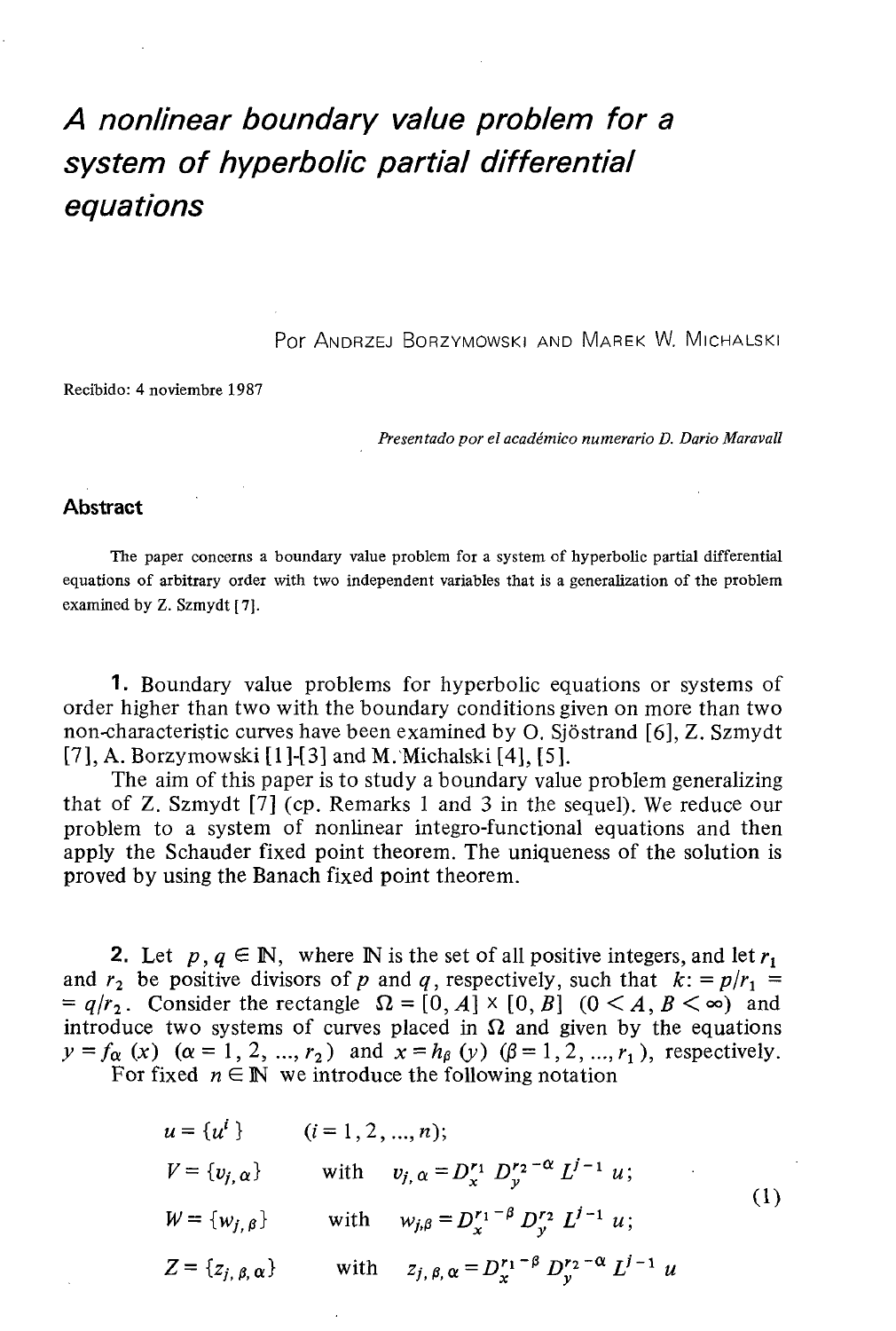$(j = 1, 2, ..., k; \alpha = 1, 2, ..., r_2; \beta = 1, 2, ..., r_1)$ , where  $L = D_r^{r_1} D_x^{r_2}$ ;  $L^6 u = u$ ;  $L^v u = L (L^{v-1} u)$  for  $1 \le v \le k$ .

Consider the following system of partial differential equations

$$
L^{k}u(x, y) = F[x, y, Z(x, y), V(x, y), W(x, y)]
$$
 (2)

 $((x, y) \in \Omega)$ , where  $F = \{F^i\}$   $(i = 1, 2, ..., n)$  is a given function.

We denote by  $\mathcal{H}$  the class of functions  $u: \Omega \to \mathbb{R}^n$  such that the derivatives  $v_{i, \alpha}$ ,  $w_{i, \beta}$  and  $z_{i, \beta, \alpha}$  ( $j = 1, 2, ..., k; \alpha = 1, 2, ..., r_2; \beta = 1$ , 2, ...,  $r_1$ ) introduced in (1) exist, are continuous and do not depend on the order in which the last mixed differentiation(\*) is performed.

By a solution of equation (2) in  $\Omega$  we mean a function  $u \in \mathcal{H}$  possessing continuous derivative  $L^k u$  and satisfying system (2) at each point  $(x, y) \in \Omega$ .

We pose the following problem *(P):*

Find a solution u of system (2) in  $\Omega$  satisfying the boundary conditions

$$
v_{j,\alpha}[x, f_{\alpha}(x)] = e_{j,\alpha}(x, Z[x, f_{\alpha}(x)], W[x, f_{\alpha}(x)]);w_{j,\beta}[h_{\beta}(y), y] = g_{j,\beta}(y, Z[h_{\beta}(y), y], V[h_{\beta}(y), y])
$$
 (3)

and the state of the state of the state of the state of the state of the state of the state of the state of the state of the state of the state of the state of the state of the state of the state of the state of the state

$$
z_{j, \beta, \alpha} (\hat{x}_{j, \beta, \alpha}, \hat{y}_{j, \beta, \alpha}) = \hat{u}_{j, \beta, \alpha}
$$
 (4)

 $((x, y) \in \Omega; j = 1, 2, ..., k; \alpha = 1, 2, ..., r_2; \beta = 1, 2, ..., r_1)$ , where  $e_{i,\alpha}$  $= {e^i_{i,\alpha}}$  and  $g_{i,\beta} = {g^i_{i,\beta}}$   $(i=1, 2, ..., n)$  are given functions,  $\hat{u}_{i,\beta,\alpha} =$  $= {\hat{u}^i_{i,\beta,\alpha}}$   $(i = 1, 2, ..., n)$ , where  $\hat{u}^i_{i,\beta,\alpha}$  are given numbers, and the points  $(\hat{x}_{j, \beta, \alpha}, \hat{y}_{j, \beta, \alpha})$  are arbitrarily fixed in  $\Omega$ .

We make the following assumptions that will be in force in sections 3 and 4:

- I. The functions  $f_{\alpha}$ :  $[0, A] \rightarrow [0, B]$  and  $h_{\beta}$ :  $[0, B] \rightarrow [0, A]$  $(\alpha = 1, 2, ..., r_2; \beta = 1, 2, ..., r_1)$  are continuous.
- II. The function  $F: \Omega \times \mathbb{R}^k \to \mathbb{R}^n$  (where  $\kappa = kn (r_1 + r_2 + r_1r_2)$ ) is continuous and satisfies the condition(\*\*)

$$
|F(x, y, \Xi, H^1, H^2)| \le K_1 + K_2 \mathcal{C}_0 + K_2' \mathcal{C}_0'
$$
 (5)

 $(\Xi = {\xi_{j,\beta,\alpha}}\}, H^1 = {\eta_{j,\alpha}}\}, H^2 = {\eta_{j,\beta}}^2\}; i = 1, 2, ..., n; j = 1, 2, ..., k; \alpha = 1, 2, ..., r_2; \beta = 1, 2, ..., r_1$ , where  $K_1, K_2$  and  $K'_2$ are positive constants, and  $\mathscr{C}_0$  and  $\mathscr{C}'_0$  are given by

(\*) That is the differentiation  $D_x^r D_y^r 2^{-\alpha}$ ,  $D_x^r 1^{-\beta} D_y^r 2$  and  $D_x^r 1^{-\beta} D_y^r 2^{-\alpha}$ , respectively.

(\*\*) Above,  $|F(x, y, z, H^1, H^2)| = \max_{1 \le i \le n} |F^i(x, y, z, H^1, H^2)|$ . The symbols  $|e_{j, \alpha}(x, z, H^1, H^2)|$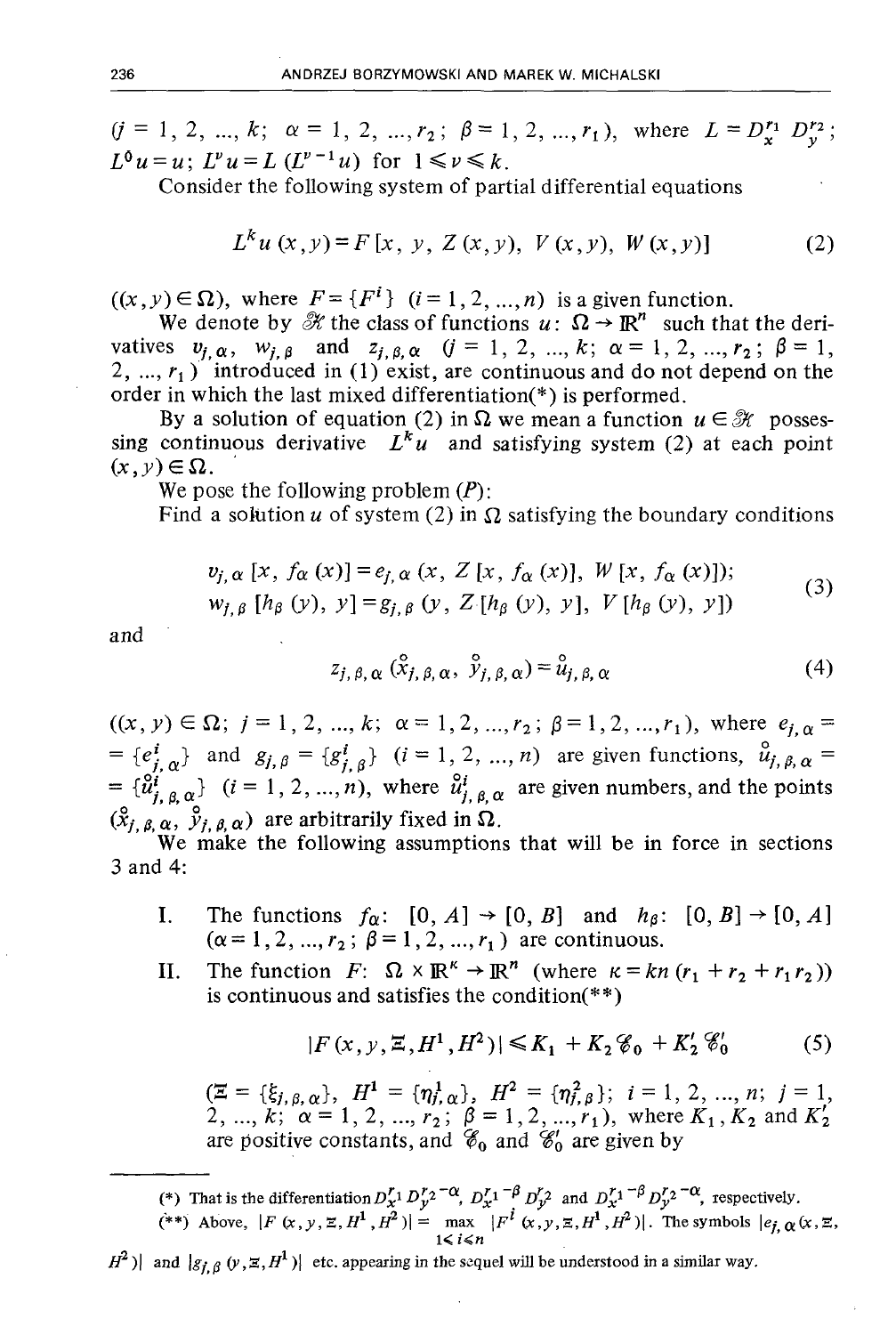$$
\mathscr{E}_0 = \sum_{j=1}^k \sum_{\alpha=1}^{r_2} \sum_{\beta=1}^{r_1} |\xi_{j,\beta,\alpha}|^{r_*} \tag{6}
$$

and

$$
\mathscr{C}'_0 = \sum_{j=1}^k \sum_{\alpha=1}^{r_2} |\eta_j^1 \alpha|^{r_*} + \sum_{j=1}^k \sum_{\beta=1}^{r_1} |\eta_j^2 \beta|^{r_*}, \qquad (7)
$$

respectively, with  $r_{\star} \in (0, 1)$ .

III. The functions  $e_{j,\alpha}$ :  $[0, A] \times \mathbb{R}^{\kappa - knr_2} \to \mathbb{R}^n$  and  $g_{j,\beta}$ :  $[0, B] \times$  $\times \mathbb{R}^{\kappa - knr_1} \to \mathbb{R}^n$   $(j = 1, 2, ..., k; \alpha = 1, 2, ..., r_2; \beta = 1, 2, ..., r_1)$ are continuous and satisfy the conditions

$$
|e_{j, \alpha} (x, \Xi, H^2)| \le K_3 + K_4 \mathcal{C}_0 + K'_4 \mathcal{C}'_1
$$
  

$$
|g_{j, \beta} (y, \Xi, H^1)| \le K_3 + K_4 \mathcal{C}_0 + K'_4 \mathcal{C}'_2,
$$
 (8)

respectively, where  $K_3$ ,  $K_4$  and  $K'_4$  are positive constants, and  $\mathcal{C}'_1$ and  $\mathcal{C}'_2$  denote the expression  $\mathcal{C}'_0$  (cp. (7)) with the first or second term, respectively, being omitted.

*Remark 1.*- If  $r_1 = p$ ;  $r_2 = q$  (as a consequence  $k = j = 1$ ), then our problem  $(P)$  is identical with the problem  $(Q)$  examined by Z. Szmydt [7].

**3.** In this section we will prove some lemmas.

Lemma 1. - If u is of class  $\mathcal{H}$  and satisfies condition (4), then

$$
z_{j,\beta,\alpha}(x,y) = \int_0^x \frac{(x-\xi)^{\beta-1}}{(\beta-1)!} v_{j,\alpha}(\xi,y) d\xi +
$$

$$
+\sum_{\nu=1}^{\beta}\frac{x^{\beta-\nu}}{(\beta-\nu)!}\left\{\int_{0}^{y}\frac{(y-\eta)^{\alpha-1}}{(\alpha-1)!}w_{j,\nu}(0,\eta)\,d\eta+\right.
$$

$$
+\sum_{\mu=1}^{\alpha} C_{\nu,\mu}^{j} \frac{y^{\alpha-\mu}}{(\alpha-\mu)!}\bigg\} =
$$

$$
=\int_0^y \frac{(y-\eta)^{\alpha-1}}{(\alpha-1)!} w_{j,\beta}(x,\eta) d\eta + \sum_{\mu=1}^{\alpha} \frac{y^{\alpha-\mu}}{(\alpha-\mu)!} x
$$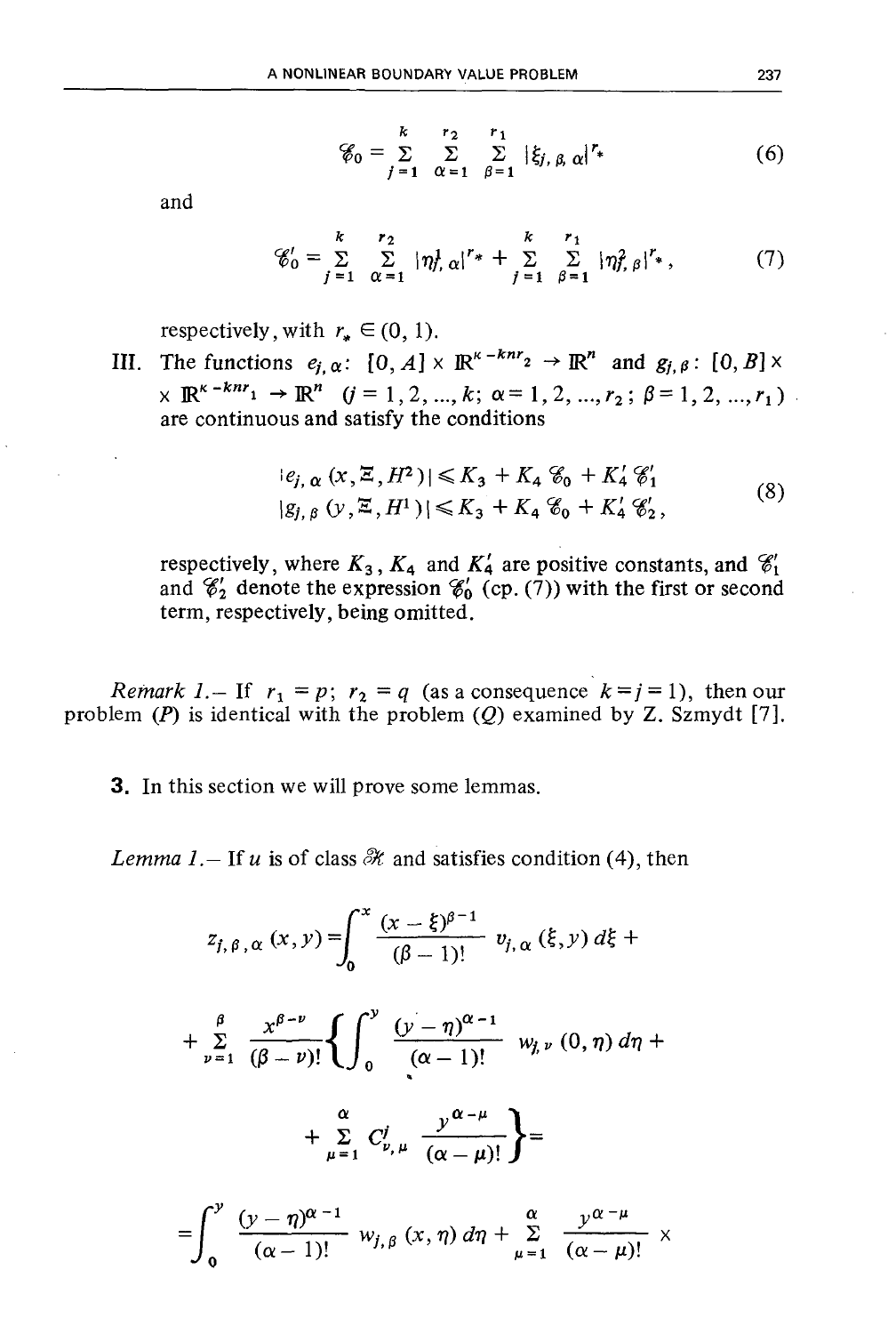$$
\times \left\{ \int_0^x \frac{(x-\xi)^{\beta-1}}{(\beta-1)!} v_{j,\mu} (\xi,0) d\xi + \sum_{\nu=1}^{\beta} C_{\nu,\mu}^j \frac{x^{\beta-\nu}}{(\beta-\nu)!} \right\} \tag{9}
$$

 $((x, y) \in \Omega; j = 1, 2, ..., k; \alpha = 1, 2, ..., r_2; \beta = 1, 2, ..., r_1)$ , where  $C_{\nu, \mu}^{j}$ =  $\{C_{\nu}^{j,i}\}\$  are functions of V and W defined recursively by the formula(\*)

$$
C_{\nu,\mu}^{j} = \hat{u}_{j,\nu,\mu} - \int_{0}^{\tilde{x}_{j,\nu,\mu}} \frac{(\hat{x}_{j,\nu,\mu} - \xi)^{\nu-1}}{(\nu-1)!} v_{j,\mu} (\xi, \hat{y}_{j,\nu,\mu}) d\xi +
$$
  

$$
- \sum_{s=1}^{\nu} \frac{\hat{x}_{j,\nu,\mu}^{\nu- s}}{(\nu-s)!} \int_{0}^{\tilde{y}_{j,\nu,\mu}} \frac{(\hat{y}_{j,\nu,\mu} - \eta)^{\mu-1}}{(\mu-1)!} w_{j,s} (0, \eta) d\eta +
$$
  

$$
+ \sum_{\substack{1 \leq s \leq \nu \\ 1 \leq l \leq \mu \\ s+l < \nu+\mu}} C_{s,\ell}^{j} \frac{\hat{x}_{j,\nu,\mu}^{\nu- s}}{(\nu-s)!} \frac{\hat{y}_{j,\nu,\mu}^{\mu-l}}{(\mu-l)!} (10)
$$

 $(\nu = 1, 2, ..., \beta; \mu = 1, 2, ..., \alpha).$ 

*Proof.* Let  $y \in [0, B]$  be fixed. We can write the following Taylor's formulae

$$
z_{j,\beta,\alpha}(x,y) = \sum_{\nu=1}^{\beta} \frac{x^{\beta-\nu}}{(\beta-\nu)!} D_x^{\beta-\nu} z_{j,\beta,\alpha}(0,y) +
$$
  
+ 
$$
\int_0^x \frac{(x-\xi)^{\beta-1}}{(\beta-1)!} D_x^{\beta} z_{j,\beta,\alpha}(\xi,y) d\xi
$$
(11)

and

$$
D_x^{\beta-\nu} z_{j,\beta,\alpha}(0, y) = \sum_{\mu=1}^{\alpha} \frac{y^{\alpha-\mu}}{(\alpha-\mu)!} D_y^{\alpha-\mu} D_x^{\beta-\nu} z_{j,\beta,\alpha}(0, 0) +
$$
  
+ 
$$
\int_0^y \frac{(y-\eta)^{\alpha-1}}{(\alpha-1)!} D_y^{\alpha} D_x^{\beta-\nu} z_{j,\beta,\alpha}(0, \eta) d\eta.
$$
 (12)

Substituting  $(12)$  into  $(11)$  and using notation  $(1)$  and the assumption  $u \in \mathcal{H}$ , we easily conclude that the first of equalities (9) holds good with  $C_{\nu,\mu}^{j} = z_{j,\nu,\mu}$  (0, 0). The proof of the second one is analogous. Finally, relation  $(10)$  follows from  $(9)$  and  $(4)$ .

(\*) As usual, we set  $\sum_{r=\gamma}^{\delta} a_r = 0$  for  $\delta < \gamma$ .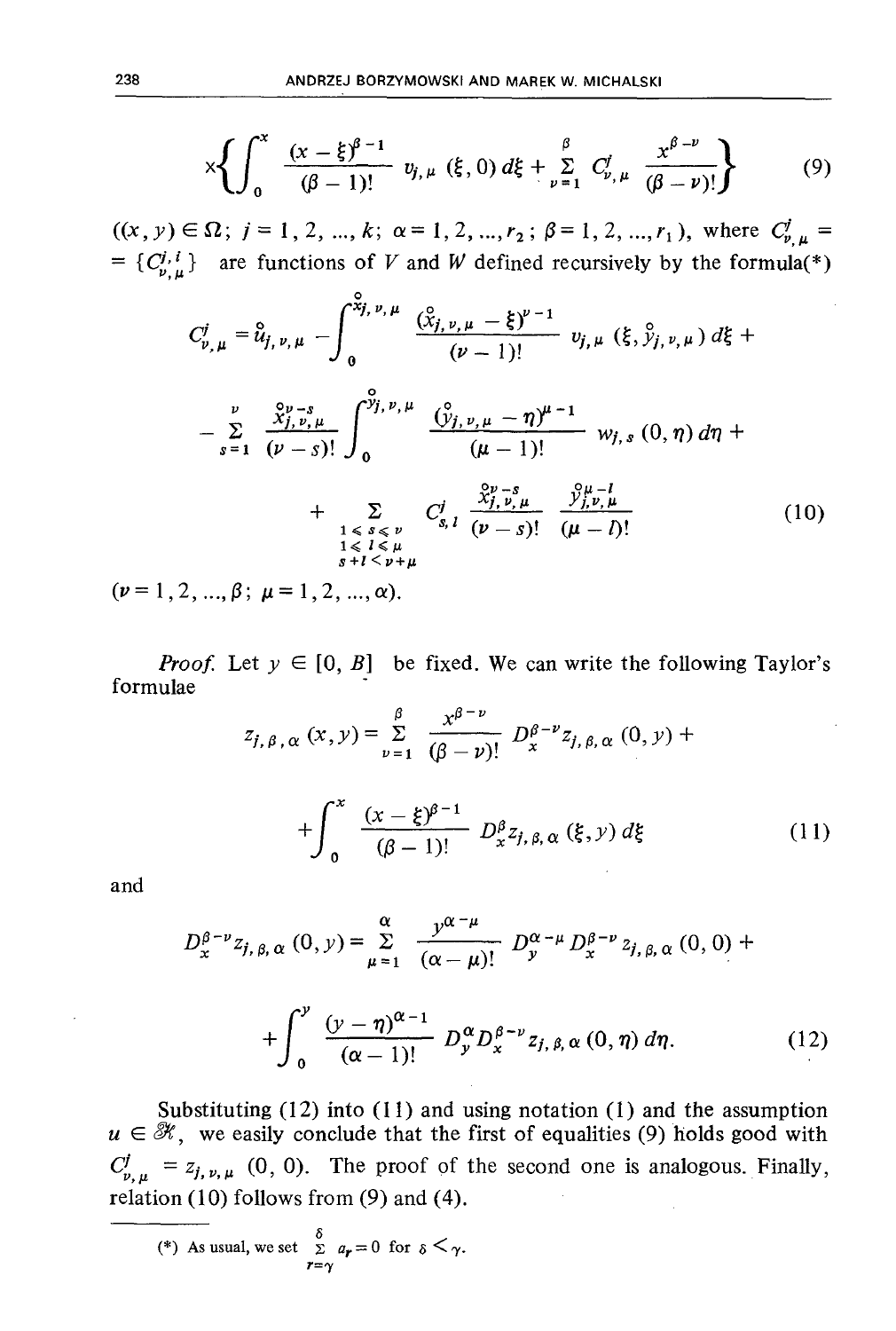Remark 2. - If  $z_{i, \beta, \alpha}$   $(i = 1, 2, ..., k; \beta = 1, 2, ..., r_1; \alpha = 1, 2, ..., r_2)$ are given by formula (9), then we shall write  $(ep. (1))$ 

$$
Z(x, y) = R [V(.), W(.), x, y].
$$
 (13)

Now, let us consider the following system of integro-functional equations

$$
v_{j,\alpha}(x, y) = e_{j,\alpha}(x, R[V(.), W(.), x, f_{\alpha}(x)], W[x, f_{\alpha}(x)]) +
$$
  
+ 
$$
\int_{f_{\alpha}(x)}^{y} v_{j,\alpha-1}(x, \eta) d\eta;
$$
  $(j = 1, 2, ..., k; \alpha = 2, 3, ..., r_2)$ 

$$
v_{j,1}(x,y) = e_{j,1}(x, R[V(.), W(.), x, f_1(x)], W[x, f_1(x)]) +
$$
  
+ 
$$
\int_{f_1}^{y} d\eta \int_{0}^{x} \frac{(x-\xi)^{r_1-1}}{(r_1-1)!} v_{j+1, r_2}(\xi, \eta) d\xi +
$$
  
+ 
$$
\sum_{\nu=1}^{r_1} \frac{x^{r_1-\nu}}{(r_1-\nu)!} \left\{ \int_{f_1(x)}^{y} d\eta \int_{0}^{\eta} \frac{(\eta-\sigma)^{r_2-1}}{(r_2-1)!} w_{j+1, \nu}(0, \sigma) d\sigma +
$$
  
+ 
$$
\sum_{\mu=1}^{r_2} C_{\nu, \mu}^{j+1} \int_{f_1(x)}^{y} \frac{\eta^{r_2-\mu}}{(r_2-\mu)!} d\eta \right\}; \qquad (j=1, 2, ..., k-1)
$$
  
(14)

$$
v_{k, 1}(x, y) = e_{k, 1}(x, R[V(.), W(.), x, f_1(x)], W[x, f_1(x)]) ++ \int_{f_1(x)}^{y} F(x, \eta, R[V(.), W(.), x, \eta], V(x, \eta), W(x, \eta)) d\eta;
$$

$$
w_{j,\beta}(x, y) = g_{j,\beta}(y, R[V(.), W(.), h_{\beta}(y), y], V[h_{\beta}(y), y]) +
$$
  
+ 
$$
\int_{h_{\beta}(y)}^{x} w_{j,\beta-1}(\xi, y) d\xi;
$$
  $(j = 1, 2, ..., k; \beta = 2, 3, ..., r_1)$ 

 $w_{i,1}(x, y) = g_{i,1}(y, R[V(.), W(.), h_1(y), y], V[h_1(y), y]) +$ 

$$
+\int_{h_1}^x \int_0^y \frac{(y-\eta)^{r_2-1}}{(r_2-1)!} w_{j+1,\,r_1}(\xi,\eta) d\eta +
$$

$$
+\sum_{\mu=1}^{r_2}\frac{y^{r_2-\mu}}{(r_2-\mu)!}\left\{\int_{h_1}^x\omega\,d\xi\right\}_0^{\xi}\frac{(\xi-\sigma)^{r_1-1}}{(r_1-1)!}\,v_{j+1,\,\mu}\,\left(\sigma,\,0\right)d\sigma\right.
$$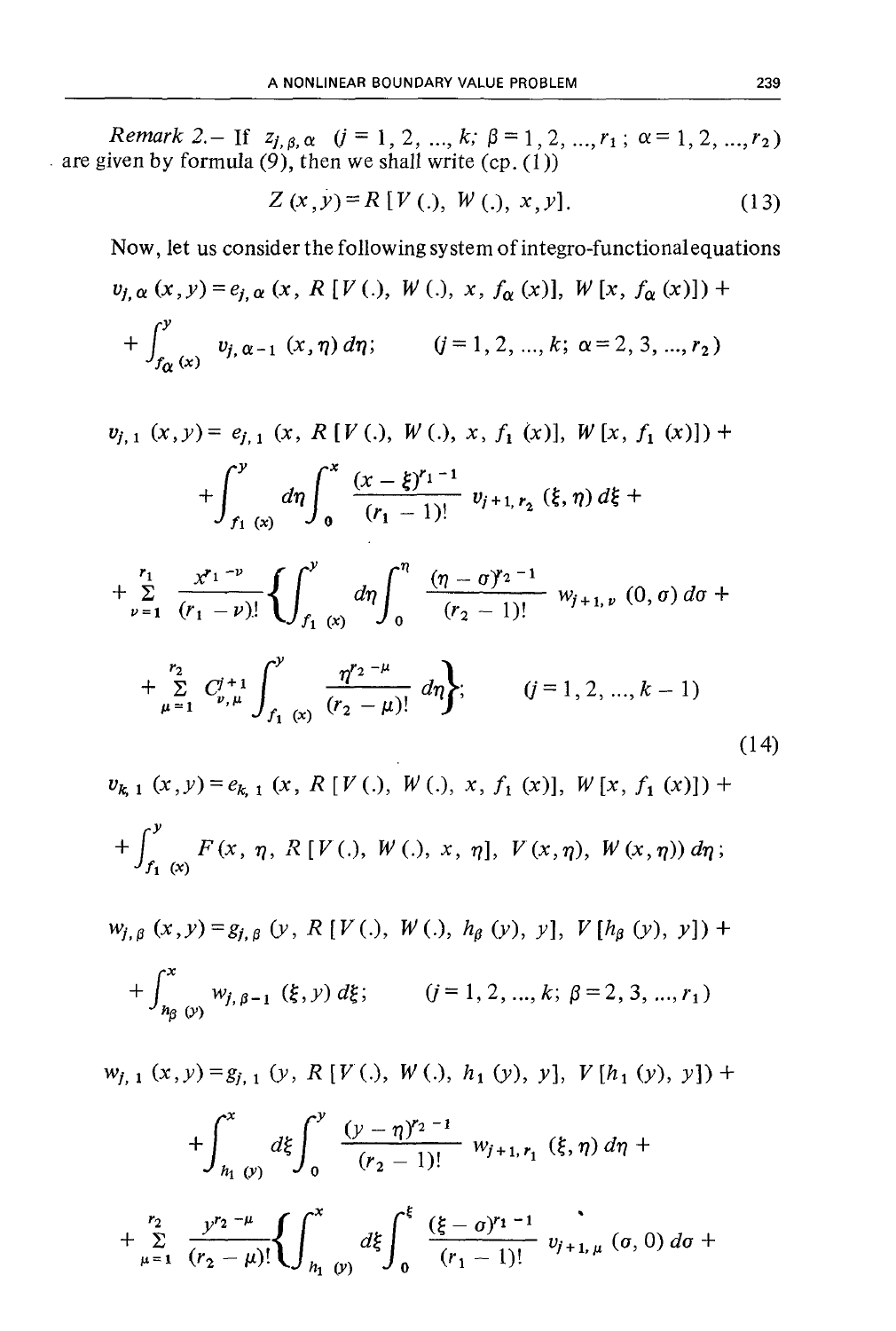$$
+\sum_{\nu=1}^{r_1} C_{\nu,\mu}^{j+1} \int_{h_1}^{x} \frac{\xi^{r_1-\nu}}{(r_1-\nu)!} d\xi;
$$
 (j = 1, 2, ..., k - 1)  
\n
$$
w_{k,1}(x, y) = g_{k,1}(y, R[V(.), W(.), h_1(y), y], V[h_1(y), y]) +
$$
\n
$$
+\int_{h_1(y)}^{x} F(\xi, y, R[V(.), W(.), \xi, y], V(\xi, y), W(\xi, y)) d\xi.
$$

Lemma 2. - If u is a solution of the  $(P)$ -problem, then V and W are continuous and system (14) is satisfied.

*Proof.* If follows from the present assumptions, formulae (1) and Lemma 1 that V and W are continuous and relation (13) holds good. Let us observe  $(cp. (1)$  and  $(2)$ ) that the following formula

$$
D_{y}v_{j,\alpha} = \begin{cases} v_{j,\alpha-1} & \text{for } j = 1, 2, ..., k; \alpha = 2, 3, ..., r_{2} \\ F & \text{for } j = k; \alpha = 1 \\ z_{j+1,r_{1},r_{2}} & \text{for } j = 1, 2, ..., k-1; \alpha = 1 \end{cases}
$$
(15)

is valid. Integrating (15) over  $[f_{\alpha}(x), y]$  and using conditions (3), equation (2) or formula (9), respectively, we get the first three of equations (14). The derivation of the remaining three of these equations is analogous.

Lemma 3. - If relation (13) holds true, where the system  $(V, W)$  is a continuous solution of system (14), then  $z_{1, r_1, r_2}$ is a solution of the problem  $(P)$ .

Proof.-- It easily follows from our assumptions that

$$
Lz_{j, r_1, r_2} = \begin{cases} z_{j+1, r_1, r_2} & \text{for } j = 1, 2, ..., k - 1 \\ F & \text{for } j = k. \end{cases}
$$
 (16)

As a consequence of  $(16)$  we get

$$
L^{j-1}z_{1,r_1,r_2} = z_{j,r_1,r_2} \tag{17}
$$

 $(j = 1, 2, ..., k)$ . Moreover, using (9), (14) and (17), we have

$$
D_x^{r_1} D_y^{r_2 - \alpha} L^{j-1} z_{1, r_1, r_2} = D_x^{r_1} D_y^{r_2 - \alpha} z_{j, r_1, r_2} =
$$
  
= 
$$
D_y^{r_2 - \alpha} v_{j, r_2} = v_{j, \alpha}
$$
 (18)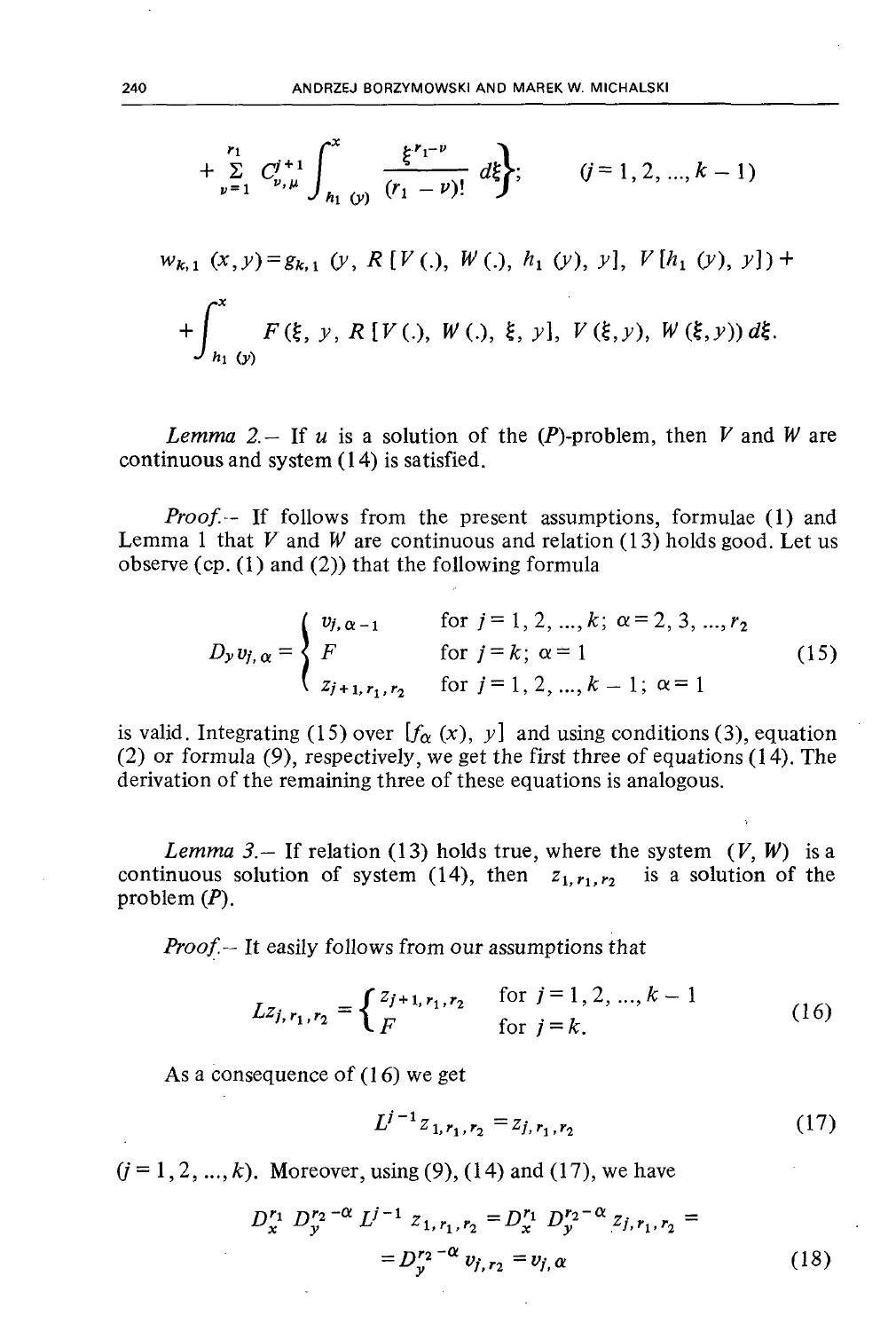$(j=1,2,...,k; \alpha=1,2,...,r_2).$ 

In a similar way we get the relations

$$
D_{x}^{r_1-\beta} D_{y}^{r_2} L^{j-1} z_{1, r_1, r_2} = w_{j, \beta}
$$
 (19)

and

$$
D_{x}^{r_1-\beta} D_{y}^{r_2-\alpha} L^{j-1} z_{1, r_1, r_2} = z_{j, \beta, \alpha} \tag{20}
$$

 $(j=1,2,...,k; \alpha=1,2,...,r_2; \beta=1,2,...,r_1).$ 

It follows from equalities (18)-(20) that the function  $z_1, r_1, r_2$  belongs to  $\mathscr K$ . Evidently, by (16) and (17) the said function satisfies system (2) in  $\Omega$ . Finally, one can easily deduce from  $(9)$ ,  $(10)$ ,  $(14)$ ,  $(19)$  and  $(20)$  that conditions (3) and (4) are satisfied. Thus, the proof of Lemma 3 is completed.

As a result of Lemmas 2 and 3 we can formulate the following

*Proposition 1.—* There is one-to-one correspondence between the solutions u of the problem  $(P)$  and continuous solutions  $(V, W)$  of system (14).

4. In this section we will prove the existence of a continuous solution of system  $(14)$  and hence (cp. Proposition 1) of a solution of problem  $(P)$ . To this end we will apply the well known Schauder fixed point-theorem.

Let  $\Lambda$  be the Banach space of all systems  $\phi = (V, W)$  of continuous functions(\*) with the norm

$$
\|\phi\| = \max \left[ \max_{\substack{1 \leq j \leq k \\ 1 \leq \alpha \leq r_2}} \sup_{\Omega} |v_{j,\alpha}(x, y)|, \max_{\substack{1 \leq j \leq k \\ 1 \leq \beta \leq r_1}} \sup_{\Omega} |w_{j,\beta}(x, y)| \right]. \tag{21}
$$

We consider the set  $\mathscr X$  of all points  $\phi \in \Lambda$  that are equicontinuous and satisfy the condition

$$
\|\phi\| \leqslant \rho \tag{22}
$$

where  $\rho$  is a parameter to be suitably chosen in the sequel (cp. p. 9).

Evidently, *%* is a closed convex and compact set.

In view of system (14), we map the set  $\mathscr G$  by the following transformation

$$
\widetilde{\phi} = T\phi \tag{23}
$$

 $(\phi = (V, W) \in \mathcal{X}; \ \tilde{\phi} = (\tilde{V}, \tilde{W})$ , where  $\tilde{V} = {\tilde{v}_i} \times \tilde{W} = {\tilde{w}_i} \times \tilde{W}$ 

$$
\tilde{v}_{j,\alpha}(x, y) = e_{j,\alpha}(x, R[V(.), W(.), x, f_{\alpha}(x)], W[x, f_{\alpha}(x)])
$$

(\*)  $V = \{v_{i,\alpha}\}; W = \{w_{i,\beta}\}\text{, where } j = 1, 2, ..., k; \alpha = 1, 2, ...,r_2; \beta = 1, 2, ...,r_1.$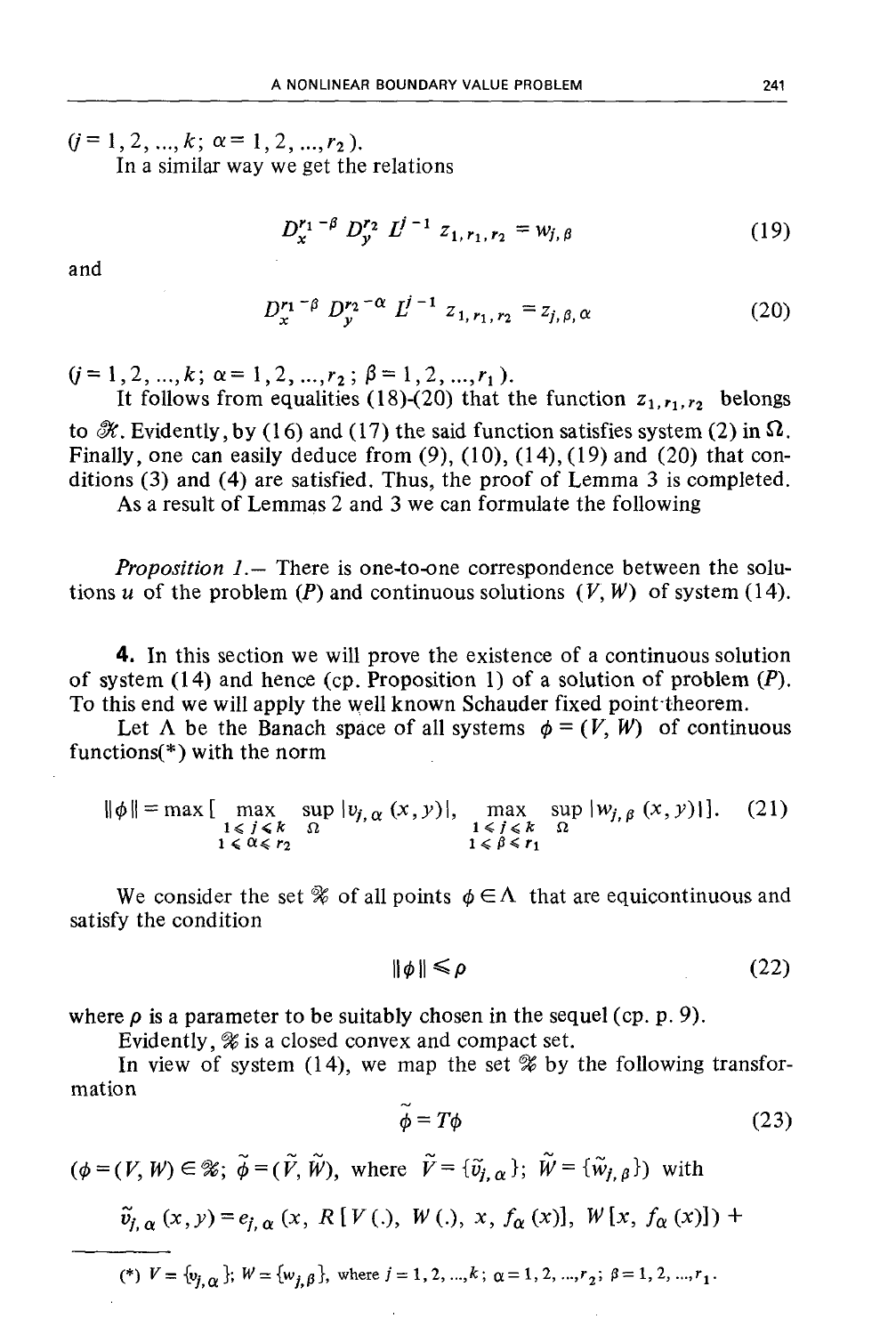$$
+\int_{f_{\alpha}}^{y} \tilde{v}_{j,\alpha-1}(x,\eta) d\eta; \qquad (j=1,2,...,k; \alpha=2,3,...,r_2)
$$
  

$$
\tilde{v}_{j,1}(x,y) = e_{j,1}(x, R[V(.), W(.), x, f_1(x)], W[x, f_1(x)]) +
$$

$$
+\int_{f_1(x)}^{y} d\eta \int_{0}^{x} \frac{(x-\xi)^{r_1-1}}{(r_1-1)!} \tilde{v}_{j+1,r_2}(x,\eta) d\xi +
$$

$$
+\sum_{\nu=1}^{r_1} \frac{x^{r_1-\nu}}{(r_1-\nu)!} \left\{ \int_{f_1(x)}^{y} d\eta \int_{0}^{\eta} \frac{(\eta-\sigma)^{r_2-1}}{(r_2-1)!} \tilde{w}_{j+1,\nu}(0,\sigma) d\sigma +
$$

$$
+\sum_{\mu=1}^{r_2} \tilde{C}_{\nu,\mu}^{j+1} \int_{f_1(x)}^{y} \frac{\eta^{r_2-\mu}}{(r_2-\mu)!} d\eta \right\}; \qquad (j=1,2,...,k-1)
$$

$$
\tilde{v}_{k, 1}(x, y) = e_{k, 1}(x, R[V(.), W(.), x, f_1(x)], W[x, f_1(x)]) +
$$
  
+ 
$$
\int_{f_1(x)}^{y} F(x, \eta, R[V(.), W(.), x, \eta], V(x, \eta), W(x, \eta)) d\eta;
$$
 (24)

$$
\widetilde{w}_{j,\beta} (x, y) = g_{j,\beta} (y, R[V(.), W(.), h_{\beta} (y), y], V[h_{\beta} (y), y]) +
$$
  
+ 
$$
\int_{h_{\beta} (y)}^{x} \widetilde{w}_{j,\beta-1} (\xi, y) d\xi; \qquad (j = 1, 2, ..., k; \beta = 2, 3, ..., r_1)
$$

 $\tilde{w}_{j, 1} (x, y) = g_{j, 1} (y, R[V(.), W(.), h_1 (y), y], V[h_1 (y), y]) +$ 

$$
+\int_{h_1}^x \int_0^y \frac{(y-\eta)^{r_2-1}}{(r_2-1)!} \tilde{w}_{j+1,\,r_1}(\xi,\eta) d\eta +
$$

$$
+\sum_{\mu=1}^{r_2}\frac{y^{r_2-\mu}}{(r_2-\mu)!}\left\{\int_{h_1}^x\omega\,d\xi\right\}_0^{\xi}\frac{(\eta-\sigma)^{r_1-1}}{(r_1-1)!}\widetilde{v}_{j+1,\mu}(\sigma,0)\,d\sigma\,+\,\\
$$

$$
+\sum_{\nu=1}^{r_1} \tilde{C}_{\nu,\mu}^{j+1} \int_{h_1}^x \frac{\xi^{r_1-\mu}}{r_1-\mu!} d\xi; \qquad (j=1,2,...,k-1)
$$

 $\bar{z}$ 

 $\mathbf{r}$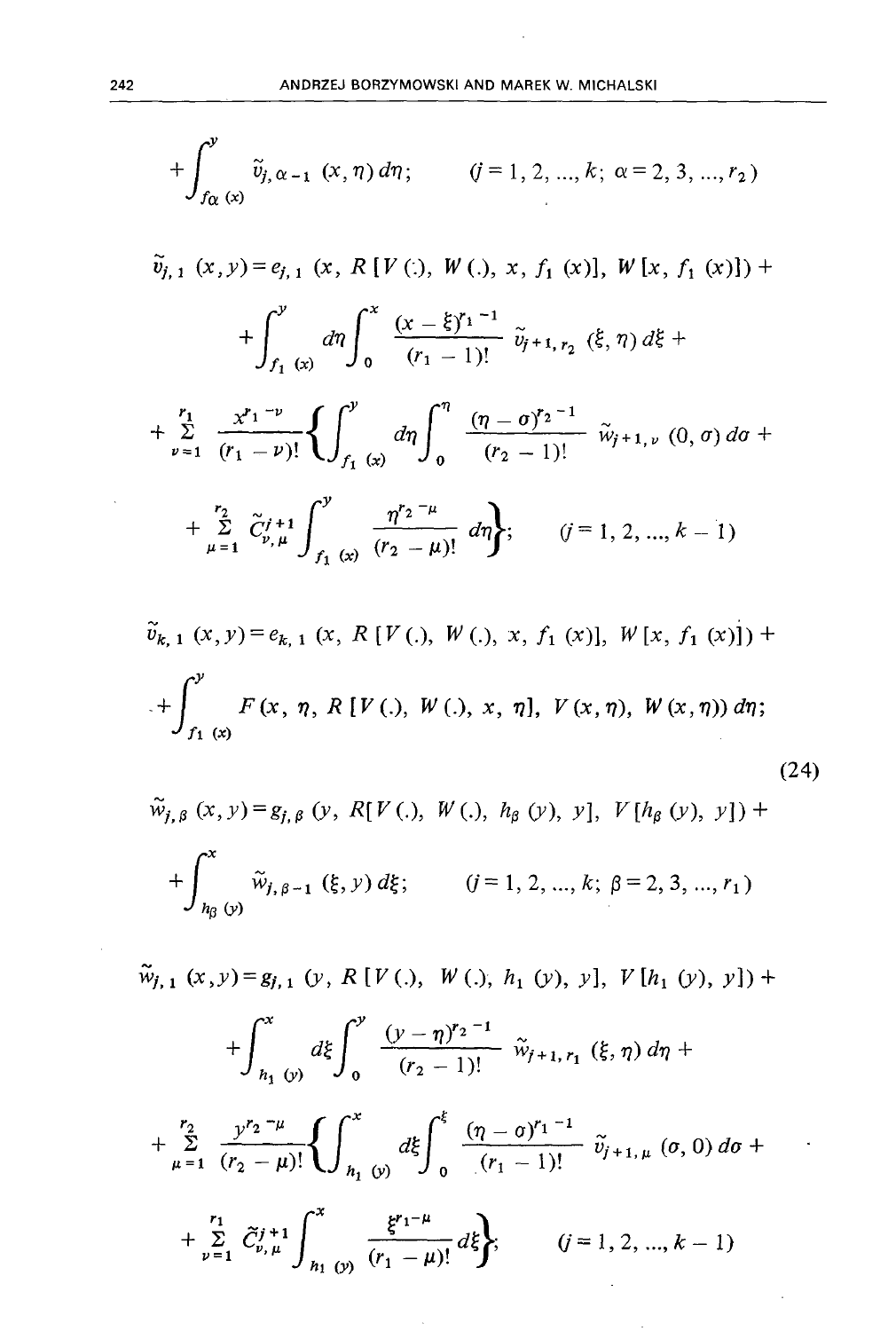$$
\tilde{w}_{k,1}(x,y) = g_{k,1}(y, R[V(.), W(.), h_1(y), y], V[h_1(y), y]) +
$$
  
+
$$
\int_{h_1(y)}^{x} F(\xi, y, R[V(.), W(.), \xi, y], V(\xi, y), W(\xi, y)) d\xi,
$$

where  $\tilde{C}_{\nu,\mu}^{j+1}$  are given by formula (10) with  $v_{j,\mu}$  and  $w_{j,s}$  replaced by  $\widetilde{v}_{i,k}$  and  $\widetilde{w}_{i,s}$ , respectively (and *j* by  $j+1$ ).

We will find sufficient conditions for the inclusion  $T(\mathscr{X}) \subseteq \mathscr{X}$ .

Let us observe that by formulae (9) and (22), and Assumptions I-III, the following inequalities

$$
|F(x, y, R[V(.), W(.), x, y], V(x, y), W(x, y))| \le M_1
$$
 (25)

 $((x, y) \in \Omega)$  and

$$
|e_{j,\alpha}(x, R[V(.), W(.), x, f_{\alpha}(x)], W[x, f_{\alpha}(x)])| \le M_2
$$
  
\n
$$
|g_{j,\beta}(y, R[V(.), W(.), h_{\beta}(y), y], V[h_{\beta}(y), y])| \le M_2
$$
 (26)

 $((x, y) \in \Omega; j = 1, 2, ..., k; \alpha = 1, 2, ..., r_2; \beta = 1, 2, ..., r_1)$  are valid, where

$$
M_1 = C_1 [K_1 + K_2 (1 + (\tilde{A}\rho)^{r_*}) + K'_2 \rho^{r_*}]
$$
  
\n
$$
M_2 = C_1 [K_3 + K_4 (1 + (\tilde{A}\rho)^{r_*}) + K'_4 \rho^{r_*}]
$$
\n(27)

 $(A = \max(A, B))$  with  $C_1$  being a positive constant independent of  $\rho$ .

By using (24)-(26) one can prove that

$$
|\tilde{v}_{j,\alpha}(x,y)| \leq C_2 (\tilde{A} + M_2 + \tilde{A}M_1)
$$
  

$$
|\tilde{w}_{j,\beta}(x,y)| \leq C_2 (\tilde{A} + M_2 + \tilde{A}M_1),
$$
 (28)

where  $C_2$  is a constant of the same type as  $C_1$  above.

It is easily seen that by Assumptions I-III, the construction of the set  $\mathscr X$  and formula (24), the functions  $\tilde{\phi} = T\phi$  ( $\phi \in \mathscr X$ ) are equicontinuous.

Thus, bearing in mind afore-obtained results, we can conclude that  $T(\mathscr{X}) \subset \mathscr{X}$  if the following inequality

$$
\mathcal{R}_1 \subset \mathcal{R}
$$
 if the following inequality  

$$
C\{1 + \tilde{A}K_1 + K_3 + (\tilde{A}K_2 + K_4)\{1 + (\tilde{A}\rho)^{r_*}\} + (\tilde{A}K'_2 + K'_4)\rho^{r_*}\} \le \rho
$$
 (29)

is satisfied, where C is a positive constant independent of  $\rho$ .

It is clear that (29) holds good if the parameter  $\rho$  in (22) is chosen sufficiently large.

One can also prove that the following lemma is valid

## *Lemma 4.-* The transformation (23) is continuous.

Thus, all assumptions of Schauder's fixed point theorem are satisfied and using this theorem we can conclude that there is a fixed point  $\phi^*$  =  $= (V^*, W^*) \in \mathcal{X}$  of transformation (23), whence  $(V^*, W^*)$  is a continuous solution of system (14). As a consequence (cp. Lemma 3), we can assert that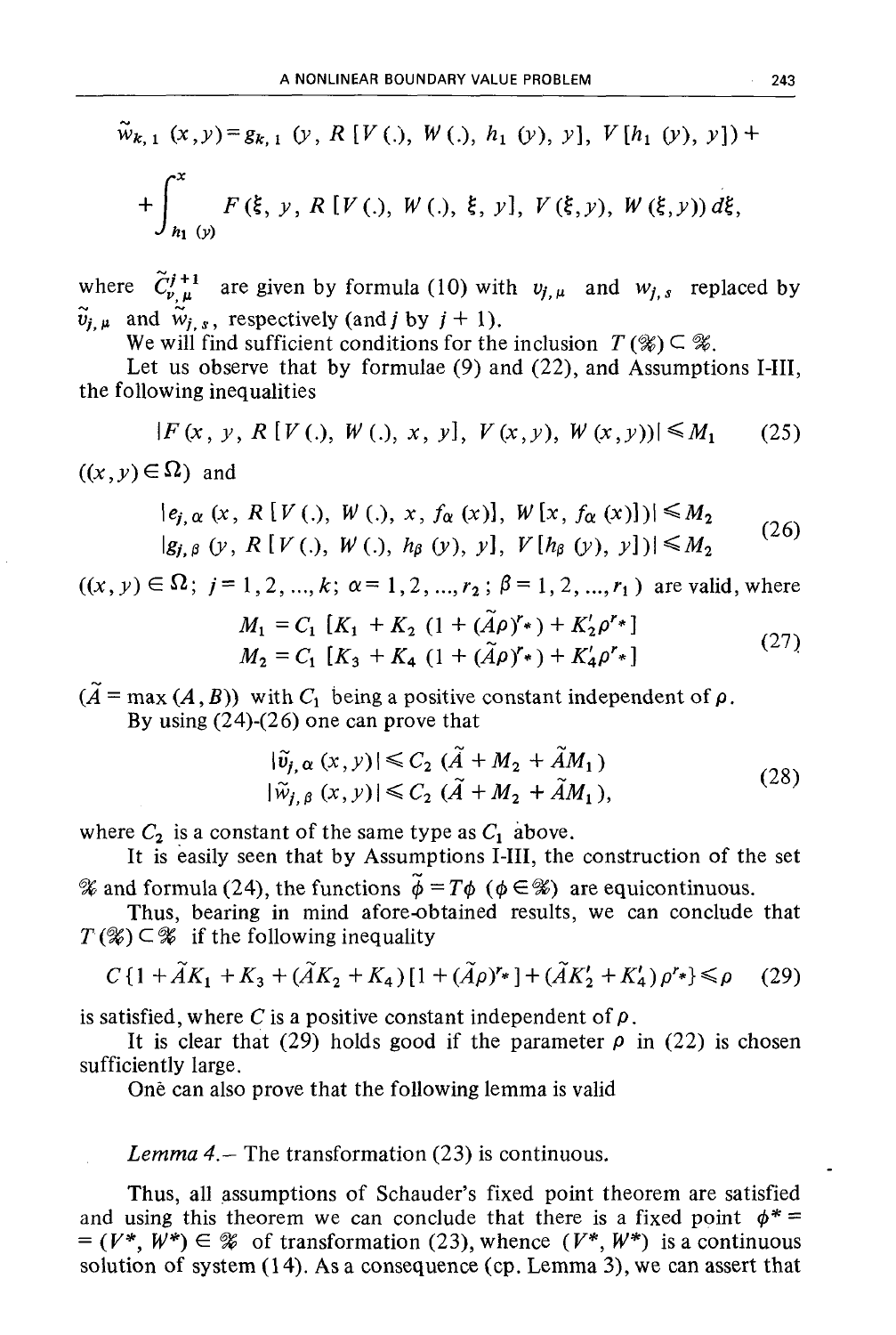the corresponding function  $z_{1, r_1, r_2}^*$  (cp. formula (9)) is a solution of the problem  $(P)$  and so the following theorem is established.

*Theorem 1.* – If Assumptions I-III are satisfied, then problem  $(P)$  has a solution.

*Remark*  $3 -$  Let us note that we have proved the global existence of a solution of problem  $(P)$ , and hence also of problem  $(Q)$  of paper [7], for arbitrary values of  $K_{\nu}$ ,  $K'_{2}$ ,  $K'_{4}$  ( $\nu = 1, 2, 3, 4$ ) and without any additional conditions on the curves considered (cp. [7], Theorems 1-3 and Remark 4).

**5.** This section is devoted to the existence of a unique solution of problem  $(P)$ .

We retain Assumption I and replace Assumptions II and III by the following ones:

The function  $F: \Omega \times \mathbb{R}^k \to \mathbb{R}^n$  is continuous and satisfies the  $\Pi'$ . Lipschitz condition

$$
|F(x, y, \Xi, H^1, H^2) - F(x, y, \tilde{\Xi}, \tilde{H}^1, \tilde{H}^2)| \leq \leq K_S \hat{\mathscr{C}}_0 + K'_s \hat{\mathscr{C}}'_0,
$$
\n(30)

where  $K_5$  and  $K'_5$  are positive constants, and  $\hat{\mathscr{C}}_0$  and  $\hat{\mathscr{C}}'_0$  are given by

$$
\hat{\mathscr{C}}_0 = \sum_{j=1}^k \sum_{\alpha=1}^{r_2} \sum_{\beta=1}^{r_1} |\xi_{j,\beta,\alpha} - \tilde{\xi}_{j,\beta,\alpha}| \tag{31}
$$

and

$$
\hat{\mathscr{C}}_0' = \sum_{j=1}^k \sum_{\alpha=1}^{r_2} |\eta_{j,\alpha}^1 - \tilde{\eta}_{j,\alpha}^1| + \sum_{j=1}^k \sum_{\beta=1}^{r_1} |\eta_{j,\beta}^2 - \tilde{\eta}_{j,\beta}^2|, \qquad (32)
$$

respectively (particular symbols are understood analogously as the corresponding symbols in  $(6)$ ,  $(7)$ ).

III'. The functions  $e_{i,\alpha}$ : [0, A]  $\times \mathbb{R}^{\kappa-knr_2} \to \mathbb{R}^n$  and  $g_{i,\beta}$ : [0, B]  $\times$  $\times \mathbb{R}^{\kappa - knr_1} \rightarrow \mathbb{R}^n$   $(j = 1, 2, ..., k; \alpha = 1, 2, ..., r_2; \beta = 1, 2, ..., r_1)$ are continuous and satisfy the Lipschitz conditions

$$
|e_{j,\alpha}(x,\Xi,H^2) - e_{j,\alpha}(x,\widetilde{\Xi},\widetilde{H}^2)| \leq K_6 \widehat{\mathscr{C}}_0 + K'_6 \widehat{\mathscr{C}}'_1; |g_{j,\beta}(y,\Xi,H^1) - g_{j,\beta}(y,\widetilde{\Xi},\widetilde{H}^1)| \leq K_6 \widehat{\mathscr{C}}_0 + K'_6 \widehat{\mathscr{C}}'_2,
$$
 (33)

where  $K_6$  and  $K'_6$  are positive constants and  $\hat{\mathcal{E}}'_{\nu}$  ( $\nu = 1, 2$ ) denote the expression  $\hat{\xi}'_0$  with the first or second term, respectively, being omitted.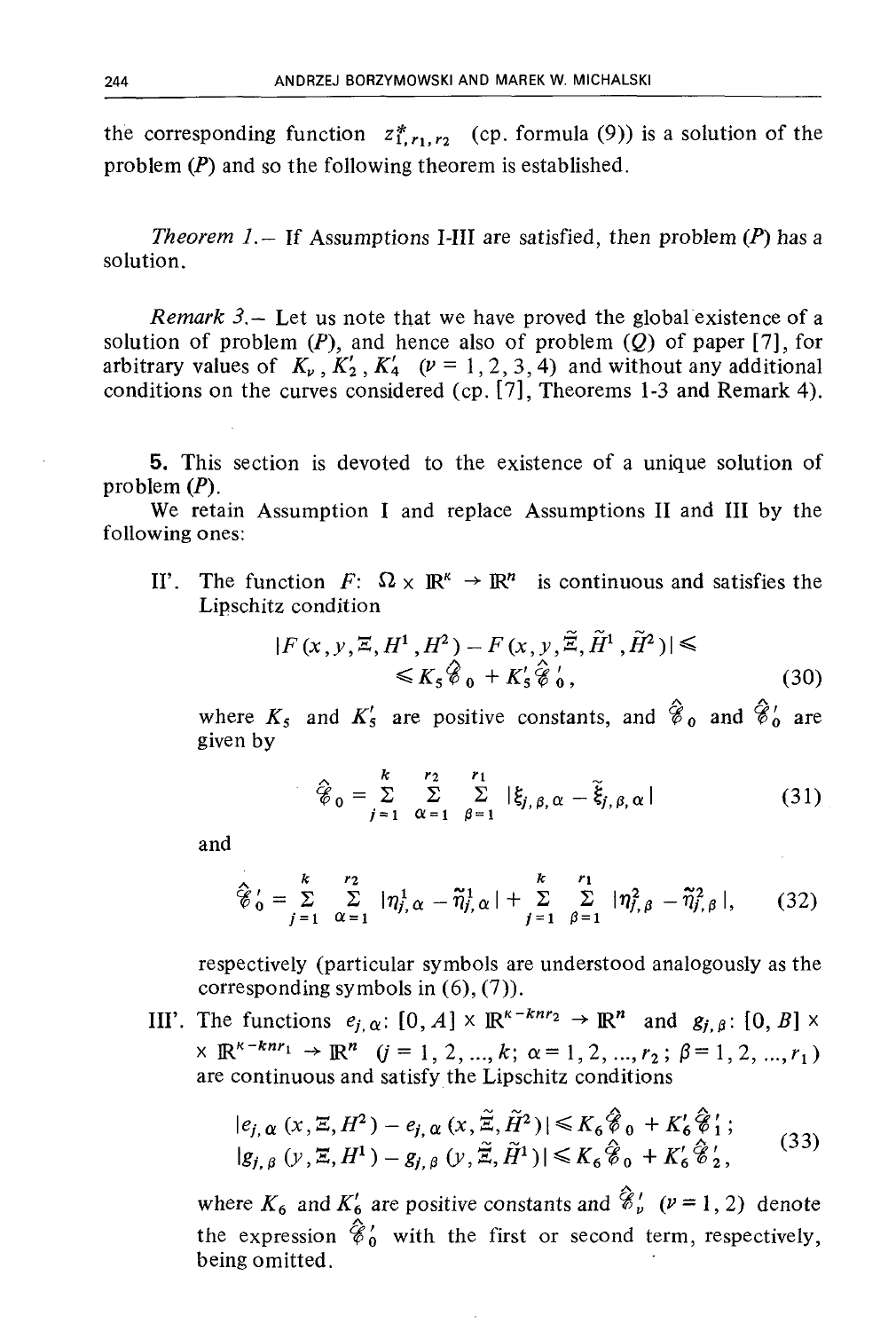*Remark 4.—* Let us denote

$$
K_{*} = \max \left\{ \sup_{\Omega} |F(x, y, 0, 0, 0)|, \right\}
$$
  
\n
$$
\max_{1 \leq j \leq k} \max_{1 \leq \alpha \leq r_{2}} \sup_{\{0, A\}} |e_{j, \alpha}(x, 0, 0)|,
$$
  
\n
$$
\max_{1 \leq j \leq k} \max_{1 \leq \beta \leq r_{1}} \sup_{\{0, B\}} |g_{j, \beta}(y, 0, 0)| \right\}.
$$
 (34)

It follows from Assumptions II' and III' that

$$
|F(x, y, \Xi, H^1, H^2)| \le K_* + K_5 \mathcal{C}_{0*} + K'_5 \mathcal{C}'_{0*}
$$
  
\n
$$
|e_{j, \alpha}(x, \Xi, H^2)| \le K_* + K_6 \mathcal{C}_{0*} + K'_6 \mathcal{C}'_{1*}.
$$
  
\n
$$
|g_{j, \beta}(y, \Xi, H^1)| \le K_* + K_6 \mathcal{C}_{0*} + K'_6 \mathcal{C}'_{2*}
$$
  
\n(35)

where  $\mathscr{C}_{0*}$  and  $\mathscr{C}'_{\nu*}$  ( $\nu = 0, 1, 2$ ) denote the expressions  $\mathscr{C}_0$  and  $\mathscr{C}'_{\nu}$  ( $\nu =$  $= 0, 1, 2$ , respectively, with  $r_* = 1$ .

Now we will apply the Banach fixed point theorem. Let us consider the set  $\mathscr X$  (cp. p. 7) and the transformation *T* (cp. (23)). Evidently,  $\mathscr X$  can be treated as a complete metric space with the distance  $d(\phi_1, \phi)$  $=$  $\|\phi_1 - \phi_2\|$ . Moreover, it follows from the results obtained in Section 4 and from Remark 4 that, under Assumptions I, II' and III', the inclusion  $T(\mathscr{X}) \subset \mathscr{X}$  holds good if the following inequality.

$$
C'[(1+\tilde{A})K_{*} + (K_{5} + K'_{5} + K_{6}) (1+\tilde{A}\rho) + K'_{6}\rho] \le \rho
$$
 (36)

is valid, where  $C'$  is a positive constant independent of  $\rho$ .

It is clear that (36) holds good if  $\rho$  is properly chosen and if the Lipschitz coefficients  $K_5$ ,  $K'_5$ ,  $K_6$ , or the Lipschitz coefficient  $K'_6$  and the value of  $\widetilde{A}$  (cp. p. 9), are sufficiently small.

Thus, in order to apply the Banach fixed point theorem we have only to prove that the transformation *T is a* contraction.

Let us observe that by formulae  $(9)$ ,  $(10)$ ,  $(30)$  and  $(33)$  we have

$$
|F(x, y, R[V_1(.), W_1(.), x, y], V_1(x, y), W_1(x, y)) - F(x, y, R[V_2(.), W_2(.), x, y], V_2(x, y), W_2(x, y))| \le \le C_3 (\widetilde{A}K_5 + K'_5) d(\phi_1, \phi_2),
$$
 (37)

$$
|e_{j,\alpha}(x, R[V_1(.), W_1(.), x, f_{\alpha}(x)], W_1[x, f_{\alpha}(x)]) --e_{j,\alpha}(x, R[V_2(.), W_2(.), x, f_{\alpha}(x)], W_2[x, f_{\alpha}(x)])| \le \leq C_4 (\widetilde{A}K_6 + K'_6) d(\phi_1, \phi_2)
$$
\n(38)

and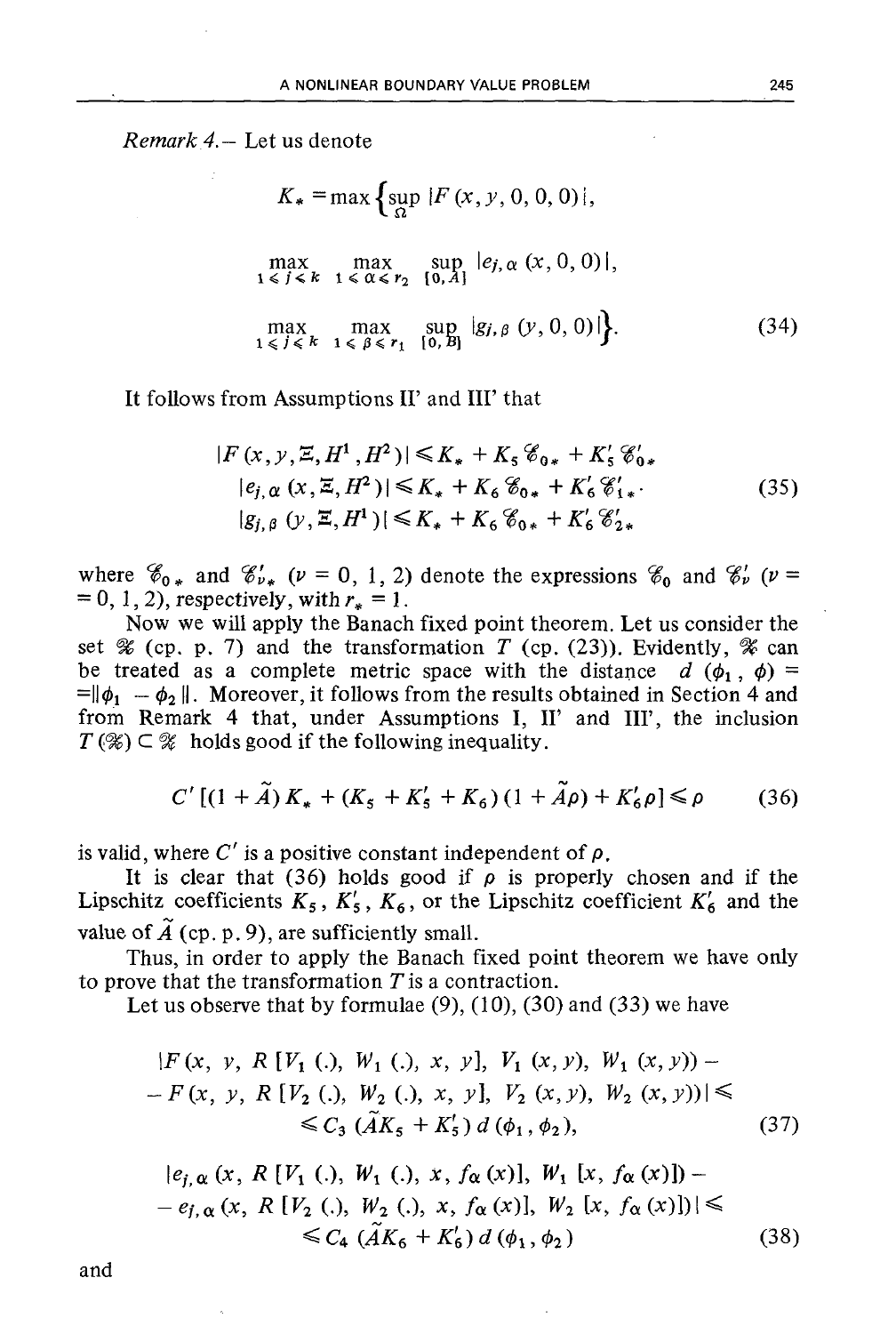$g_{j, \beta}(y, R[V_1]), W_1(), h_{\beta}(y), y], V_1[h_{\beta}(y), y])$  $-g_{f,\beta}(y, R[V_2(.), W_2(.), h_{\beta}(y), y], V_2[h_{\beta}(y), y])\leq$  $\leq C_4 (\tilde{A}K_6 + K'_6) d(\phi_1, \phi_2)$  (39)

 $(\phi_{\nu} = (V_{\nu}, W_{\nu}) \in \mathcal{X}; \ \nu = 1, 2)$ , where  $C_{\nu}$  ( $\nu = 3, 4$ ) are positive constants independent of  $\phi_1$  and  $\phi_2$ .

Using  $(37)-(39)$  and  $(24)$ , one can prove that

$$
|v_{j,\alpha}^{1}(x,y) - v_{j,\alpha}^{2}(x,y)| \leq C_{5} \left[\tilde{A}(K_{5} + K_{6} + K_{5}') + K_{6}\right] d(\phi_{1}, \phi_{2})
$$
  

$$
|w_{j,\beta}^{1}(x,y) - w_{j,\beta}^{2}(x,y)| \leq C_{5} \left[\tilde{A}(K_{5} + K_{6} + K_{5}') + K_{6}\right] d(\phi_{1}, \phi_{2})
$$
 (40)

with  $C_5$  being a constant of the same type as  $C_3$  and  $C_4$  above, and as a consequence of (40) we can assert that the transformation *T* is a contraction provided that

$$
C''\left[\tilde{A}\left(K_5+K_6+K_5'\right)+K_6'\right]<1,\tag{41}
$$

where  $C''$  is a positive constant independent of  $\phi_1$  and  $\phi_2$ .

Evidently, (41) is satisfied if the Lipschitz coefficients  $K_5$ ,  $K'_5$ ,  $K_6$  and  $K'_6$ , or the Lipschitz coefficient  $K'_6$  and the value of  $\tilde{A}$ , are sufficiently small.

Let us assume that inequalities (36) and (41) are satisfied. It follows from the Banach fixed point theorem that the transformation  $T$  (cp. (23)) has a unique fixed point  $\phi^0 \in \mathcal{X}$ , whence, and by (14) and Lemma 3, we can assert that there is a unique solution of problem *(P).*

As a consequence, we can formulate the following

*Theorem* 2.— If Assumptions I, II' and III' are satisfied and if the inequalities (36) and (41) hold good, then there exists a unique solution of problem *(P).*

## **REFERENCES**

- [1] A BORZYMOWSKI: *A Goursat problem for some partial differential equation of order 2p.* Bull. Pol. Acad.: Math. 32 (1984), 577-580.
- [2]  $\longrightarrow$ : Concerning a Goursat problem for some partial differential equation of order 2p. Demonstratio Math. 18 (1985), 253-277.
- [3] :*A non-linear Goursat problem for a high order polyvibrating equation. Proc. Roy. Soc.* Edinburgh 102A (1986), 159-172.
- [4] M. W. MlCHALSKI: *A Goursat problem for a polyvibrating equation of Mangeron.* Demonstratio Math. 21 (1988), 215-230.
- [5] ------- A non-linear Goursat problem for a polyvibrating equation of Mangeron. Mem. Sect. Stiint. Acad. Repub. Soc. Romania, ser. IV, 8 (1985), 97-112.
- [6] O. SJÖSTRAND: *Sur le problème de M. Goursat pour les équations aux dérivées partielles du seconde ordre ou de l'ordre supérieure.* Göteborg 1929.